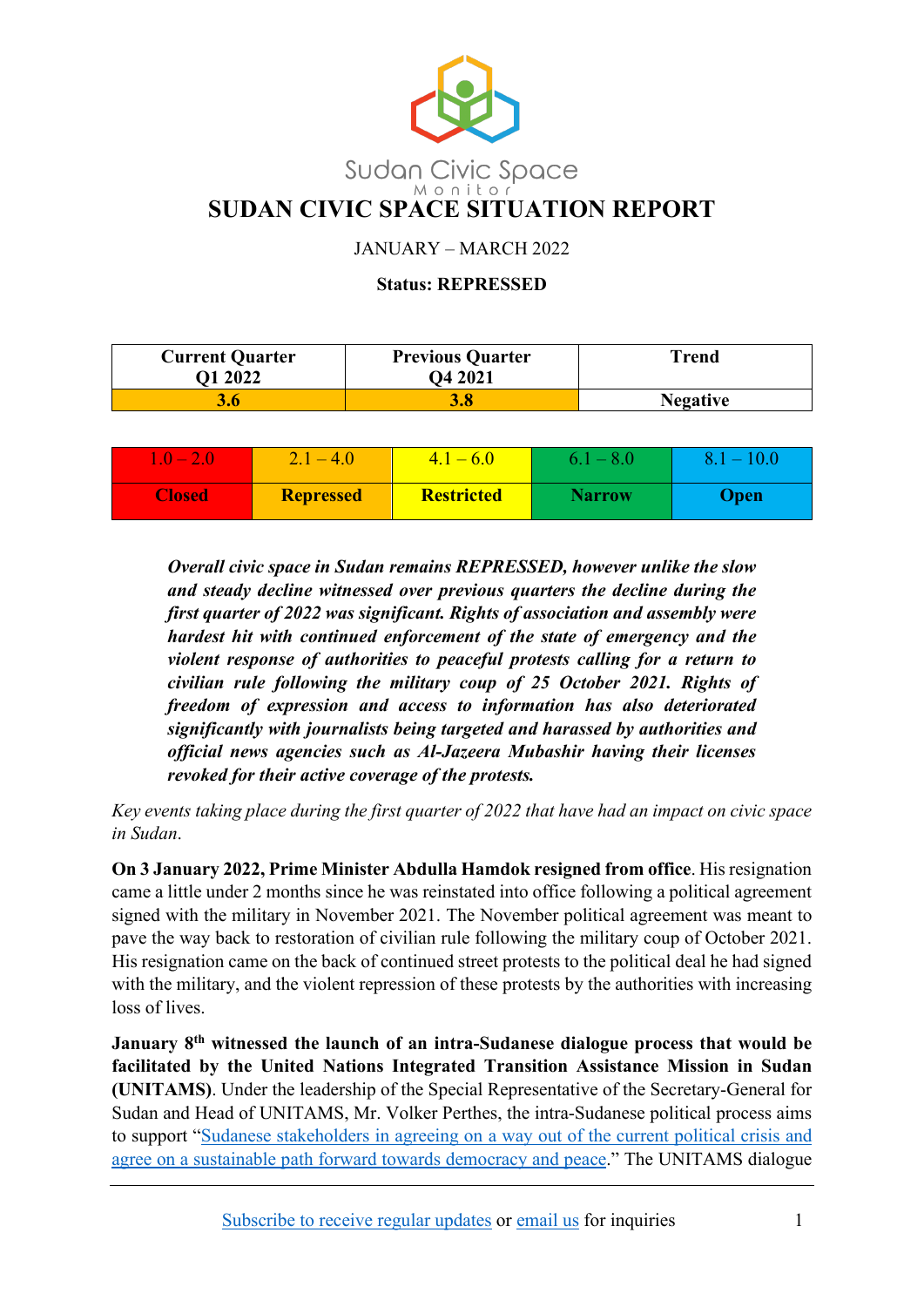

process is expected to contribute towards improved freedom of expression and association amidst a declining and shrinking civic space.

The **UN Human Rights Expert to Sudan, Adama Dieng concluded his official visit to Sudan (20 - 24 February 2022)** during which he met with senior Sudanese government officials, representatives of civil society organizations, human rights defenders, heads of UN entities, and diplomats. The visit which was originally scheduled for December 2021 had been delayed due to the Sudanese government's refusal to meet with the independent expert. In [a](https://sudan.un.org/en/173200-un-human-rights-expert-adama-dieng-concludes-his-official-visit-sudan-20-24-february-2022)  [press statement](https://sudan.un.org/en/173200-un-human-rights-expert-adama-dieng-concludes-his-official-visit-sudan-20-24-february-2022) at the end of the visit he called on the authorities to comply with their obligations under international human rights law and de-escalate tensions by putting an end to the use of excessive force against protesters, lifting the state of emergency, and releasing all protestors and activists that were being held in detention.

I**n March 2022, the** U**N Human Rights Council's Universal Periodic Review (UPR) Working Group convened its examination of Sudan's human rights record**. The review was based on information presented in 1) the [national report](https://www.upr-info.org/sites/default/files/documents/2021-10/a_hrc_wg.6_39_sdn_1_e.pdf) submitted by the GoS; 2) [reports](https://www.upr-info.org/sites/default/files/documents/2021-10/a_hrc_wg.6_39_sdn_2_e.pdf) [of independent human rights experts](https://www.upr-info.org/sites/default/files/documents/2021-10/a_hrc_wg.6_39_sdn_2_e.pdf) and groups (treaty bodies and other UN entities); and 3) information provided by [other stakeholders.](https://www.upr-info.org/sites/default/files/documents/2021-10/a_hrc_wg.6_39_sdn_3_e.pdf) The final adoption outcome report is scheduled for release in May 2022.

## FREEDOM OF INFORMATION AND EXPRESSION **Status: Repressed**

| <b>Current Quarter</b><br><b>Q1 2022</b> | <b>Previous Quarter</b><br>Q4 2021 | <b>Trend</b>    |
|------------------------------------------|------------------------------------|-----------------|
|                                          |                                    |                 |
|                                          |                                    | <b>Negative</b> |

| $\mathbf{I}$  | $2.1 - 4.0$      | $-4.1 - 6.0$      | $6.1 - 8.0$   | $8.1 - 10.0$ |
|---------------|------------------|-------------------|---------------|--------------|
| <b>Closed</b> | <b>Repressed</b> | <b>Restricted</b> | <b>Narrow</b> | <b>Open</b>  |

*FREEDOM OF EXPRESSION AND ACCESS TO INFORMATION deteriorated significantly during this quarter and continues to be rated as REPRESSED.*

**Freedom of expression** continued to deteriorate especially amongst journalists and the press sector. Journalists, bloggers and activists experienced interference, harassment, and physical attacks some of which were perpetrated and instigated by the authorities. On January 12, the [authorities arrested two photographers from](https://shnonews.com/%D8%A7%D9%84%D8%B9%D8%B3%D9%83%D8%B1-%D9%8A%D8%B9%D8%AA%D9%82%D9%84%D9%88%D9%86-%D9%85%D8%B5%D9%88%D8%B1%D9%8A%D9%86-%D9%81%D9%8A-%D9%88%D9%83%D8%A7%D9%84%D8%A9-%D8%B4%D9%8A%D9%86%D8%AE%D9%88%D8%A7/) the Chinese Xinhua News Agency, who were subjected to interrogation that extended for hours before they were released later the same day. In a statement on January 13, [the Journalists' Network revealed that the security forces beat](https://www.altaghyeer.info/ar/2022/01/13/%D8%AA%D8%AC%D8%AF%D8%AF-%D8%A7%D8%B3%D8%AA%D9%87%D8%AF%D8%A7%D9%81-%D8%A7%D9%84%D8%A5%D8%B9%D9%84%D8%A7%D9%85-%D8%A8%D8%A7%D9%84%D8%B3%D9%88%D8%AF%D8%A7%D9%86-%D9%88%D8%B4%D8%A8%D9%83%D8%A9-%D8%A7/)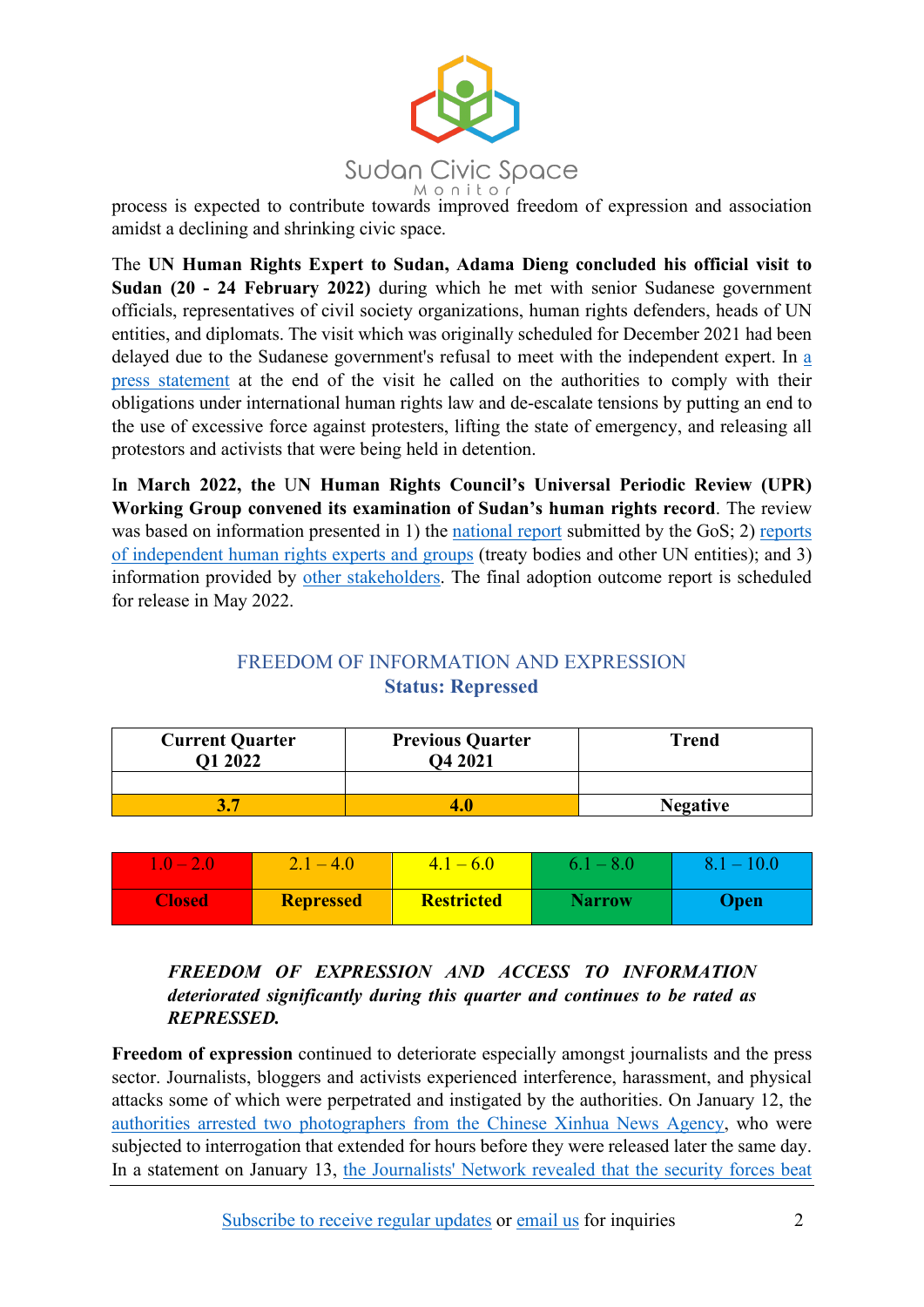

[three journalists](https://www.altaghyeer.info/ar/2022/01/13/%D8%AA%D8%AC%D8%AF%D8%AF-%D8%A7%D8%B3%D8%AA%D9%87%D8%AF%D8%A7%D9%81-%D8%A7%D9%84%D8%A5%D8%B9%D9%84%D8%A7%D9%85-%D8%A8%D8%A7%D9%84%D8%B3%D9%88%D8%AF%D8%A7%D9%86-%D9%88%D8%B4%D8%A8%D9%83%D8%A9-%D8%A7/) and attempted to run them over in their troops carrier. Security forces also stormed the office of Al-Arabi TV news network in Khartoum and took three of its staff to an unknown destination. Attacks on journalists were also carried out by non-state actors – [Al](https://www.alsudaninews.com/ar/?p=146616)  [Jazeera news network journalist Abdel Raouf Taha and his photographer were attacked and](https://www.alsudaninews.com/ar/?p=146616)  [beaten by unknown assailants](https://www.alsudaninews.com/ar/?p=146616) during their coverage of a rally in front of the headquarters of the UN mission in Khartoum that was organized in support of the army and rejecting foreign intervention (UNITAMS dialogue initiative) in the affairs of the Sudan.

**Infringements on media freedoms and independence** included the suspension by security in February 2022 of several programs that were being broadcast on national television. Programs that were suspended included the investigative series *Beyout Alashbah* (the Ghost Houses) and *Sana'iyi Alshar* (the Crafts of Evil) that exposed security brutality and torture during the previous regime, and the talk show *Hiwar Albinaa Alwatani* or the Dialogue on National Construction that hosted high profile guests discussing/speaking on various issues related to nation-building.

A decision by the of the Ministry of Information on 16 January, retracted, the [license of Al-](https://www.aljazeera.net/news/politics/2022/1/16/%D8%A7%D9%84%D8%B3%D9%84%D8%B7%D8%A7%D8%AA-%D8%A7%D9%84%D8%B3%D9%88%D8%AF%D8%A7%D9%86%D9%8A%D8%A9-%D8%AA%D8%B3%D8%AD%D8%A8-%D8%AA%D8%B1%D8%A7%D8%AE%D9%8A%D8%B5)[Jazeera Mubasher](https://www.aljazeera.net/news/politics/2022/1/16/%D8%A7%D9%84%D8%B3%D9%84%D8%B7%D8%A7%D8%AA-%D8%A7%D9%84%D8%B3%D9%88%D8%AF%D8%A7%D9%86%D9%8A%D8%A9-%D8%AA%D8%B3%D8%AD%D8%A8-%D8%AA%D8%B1%D8%A7%D8%AE%D9%8A%D8%B5) news network claiming that the channel's handling of Sudanese affairs was unprofessional and contrary to professional standards. On the same day, *[Al-Hadathaha](https://www.alaraby.co.uk/entertainment_media/%D8%B5%D8%AD%D9%8A%D9%81%D8%A9-%D8%B3%D9%88%D8%AF%D8%A7%D9%86%D9%8A%D8%A9-%D8%AA%D8%AA%D9%88%D9%82%D9%81-%D8%B9%D9%86-%D8%A7%D9%84%D8%B5%D8%AF%D9%88%D8%B1-%D9%86%D9%87%D8%A7%D8%A6%D9%8A%D8%A7%D9%8B-%D8%A7%D8%AD%D8%AA%D8%AC%D8%A7%D8%AC%D8%A7%D9%8B-%D8%B9%D9%84%D9%89-%D8%A7%D9%84%D9%82%D9%85%D8%B9)* [\(Modernity\) newspaper announced it would be permanently suspending](https://www.alaraby.co.uk/entertainment_media/%D8%B5%D8%AD%D9%8A%D9%81%D8%A9-%D8%B3%D9%88%D8%AF%D8%A7%D9%86%D9%8A%D8%A9-%D8%AA%D8%AA%D9%88%D9%82%D9%81-%D8%B9%D9%86-%D8%A7%D9%84%D8%B5%D8%AF%D9%88%D8%B1-%D9%86%D9%87%D8%A7%D8%A6%D9%8A%D8%A7%D9%8B-%D8%A7%D8%AD%D8%AA%D8%AC%D8%A7%D8%AC%D8%A7%D9%8B-%D8%B9%D9%84%D9%89-%D8%A7%D9%84%D9%82%D9%85%D8%B9) its publication citing the unconducive and hostile environment which curtails its ability to operate independently and puts it journalists at risk.

On March 25, [security authorities in the state of South Darfur stopped](https://www.altaghyeer.info/ar/2022/03/25/%D8%B3%D9%84%D8%B7%D8%A7%D8%AA-%D8%A7%D9%84%D8%A7%D9%86%D9%82%D9%84%D8%A7%D8%A8-%D8%AA%D9%88%D9%82%D9%81-%D8%B9%D8%B1%D8%B6-%D9%85%D8%B3%D8%B1%D8%AD%D9%8A%D8%A9-%D8%AA%D8%AC%D8%B3%D8%AF-%D8%A7%D9%84/) *Al-Beshaish* theatre troupe [from performing](https://www.altaghyeer.info/ar/2022/03/25/%D8%B3%D9%84%D8%B7%D8%A7%D8%AA-%D8%A7%D9%84%D8%A7%D9%86%D9%82%D9%84%D8%A7%D8%A8-%D8%AA%D9%88%D9%82%D9%81-%D8%B9%D8%B1%D8%B6-%D9%85%D8%B3%D8%B1%D8%AD%D9%8A%D8%A9-%D8%AA%D8%AC%D8%B3%D8%AF-%D8%A7%D9%84/) a play that was to be performed as part of the Nyala Festival celebrations of the International Theatre Day. The play embodied the events of the December revolution that toppled the regime of ousted President Omar al-Bashir and was planned to be shown on stage at the *Al-Beheir* theater in the state capital of Nyala.

**Internet access** continues to be unaffordable to large segments of society especially with the low-income levels and the ever-increasing prices of various goods and services. In March 2022, the [Ministry of Finance and National Economy announced it would be increasing the Value](https://www.alnilin.com/13245863.htm)  Added Tax [\(VAT\) from 35% to 40% a](https://www.alnilin.com/13245863.htm)s of April 2022, resulting in reciprocal price increases in the data and internet services. Concerns also continue to grow about the increasing trend of hate speech and misinformation on social media that is undermining dialogue and fueling intercommunal tensions and violence. Social media activists have also observed a new tactic where Facebook pages owned by some of the Resistance Committees are flooded with posts intended to distract or confuse their visitors – especially at times when the RCs are announcing protests – alleging the presence of a foreign security agency using these techniques to prevent content from appearing during protests.

**Access to information continues to be constrained** by a lack of adequate laws or policies which make it easier for people to access public information.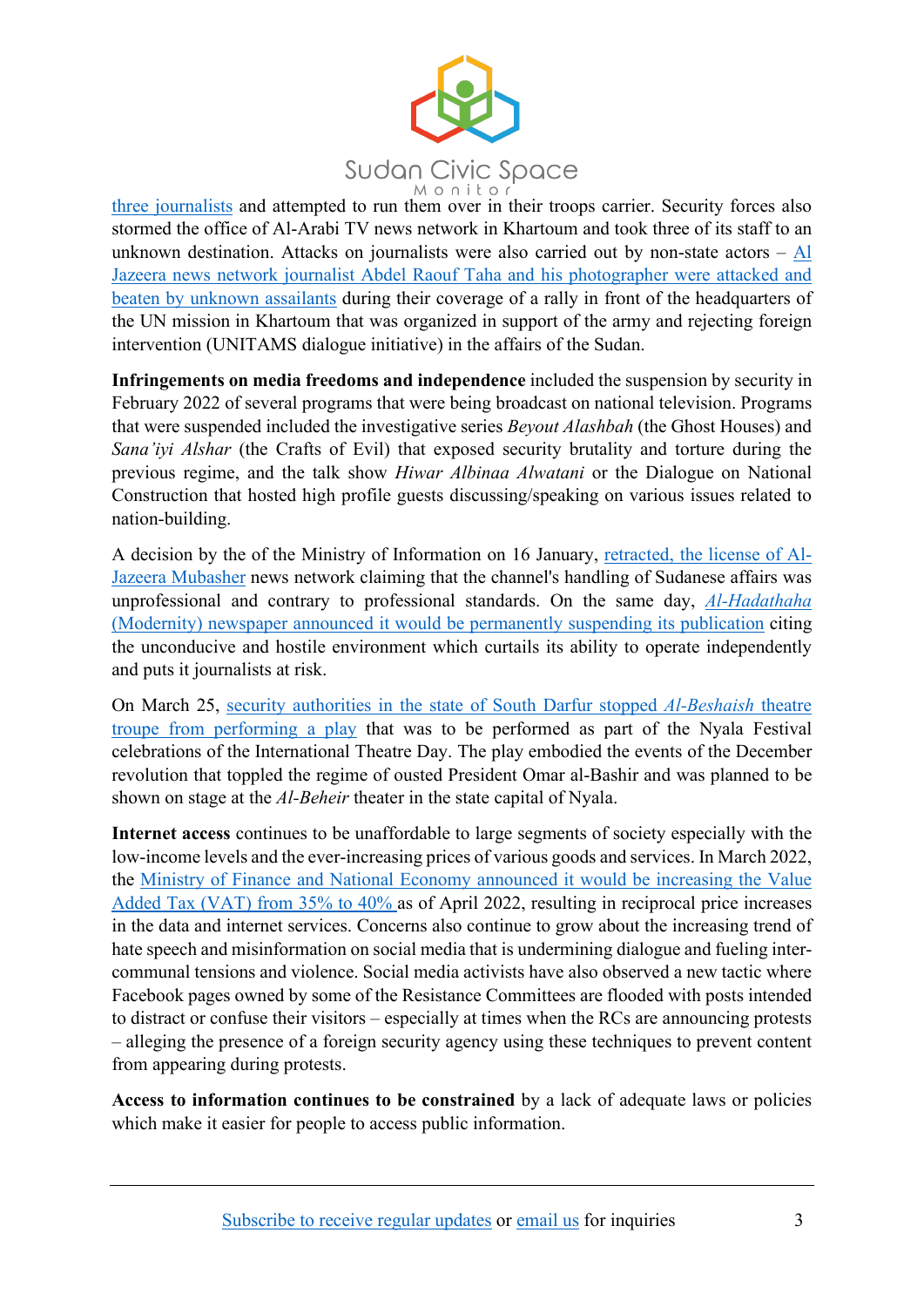

| <b>Current Quarter</b><br><b>O1 2022</b> | <b>Previous Quarter</b><br>O4 2021 | Trend           |
|------------------------------------------|------------------------------------|-----------------|
|                                          |                                    | <b>Negative</b> |

| $1.0 - 2.0$   | $2.1 - 4.0$      | $ 4.1 - 6.0 $     | $6.1 - 8.0$   | $8.1 - 10.0$ |
|---------------|------------------|-------------------|---------------|--------------|
| <b>Closed</b> | <b>Repressed</b> | <b>Restricted</b> | <b>Narrow</b> | Open         |

### *RIGHTS OF ASSOCIATION AND ASSEMBLY declined significantly during this quarter and continues to be rated as REPRESSED.*

Sudan's weak legal framework governing freedom of assembly has facilitated the post-coup crackdown on assembly rights. A [presidential decree issued in December 2021](https://irshadgul.com/al-burhan-grants-the-security-services-the-powers-of-arrest-search-and-seizure-of-funds-sudanile/) had further expanded security forces' powers to arrest protesters, and granted immunity to security force personnel for the duration of the state of emergency that was imposed with the onset of the coup. Outside of the emergency context, Sudan's criminal code also continues to provide authorities with broad discretion to prohibit protests and harshly penalize protesters.

**Freedom of Association** for some segments of civil society remains impeded. Unofficially recognized professional unions and syndicates have been targeted. On March  $30<sup>th</sup>$ , the [Sudanese Teachers Committee reported that security authorities carried out a number of](https://sudanile.com/%D9%84%D8%AC%D9%86%D8%A9-%D8%A7%D9%84%D9%85%D8%B9%D9%84%D9%85%D9%8A%D9%86-%D8%AA%D9%83%D8%B4%D9%81-%D8%B9%D9%86-%D8%AA%D9%86%D9%81%D9%8A%D8%B0-%D8%A7%D9%84%D8%B3%D9%84%D8%B7%D8%A7%D8%AA-%D8%B3%D9%84/)  [arbitrary arrests of teachers f](https://sudanile.com/%D9%84%D8%AC%D9%86%D8%A9-%D8%A7%D9%84%D9%85%D8%B9%D9%84%D9%85%D9%8A%D9%86-%D8%AA%D9%83%D8%B4%D9%81-%D8%B9%D9%86-%D8%AA%D9%86%D9%81%D9%8A%D8%B0-%D8%A7%D9%84%D8%B3%D9%84%D8%B7%D8%A7%D8%AA-%D8%B3%D9%84/)or their participation in a strike and arrested both the chairman of the Sudanese Teachers Committee in the locality of Omdurman and a teacher in Western Darfur state.

**Freedom of Assembly** continues to decline amid regular street protests demanding the country's military leadership transfer political power to civilian authorities. Clashes regularly break out between the protesters and security personnel during these gatherings, with security forces often using tear gas, and live ammunition to forcibly disperse the protestors. During demonstrations organized in the capital Khartoum on 15 February three (3) protestors were killed and 137 were injured according to reports by *Al-Jareeda* newspaper. According to the [Central Committee of Sudanese Doctors](https://www.altaghyeer.info/ar/2022/01/02/%D8%A7%D9%84%D8%B3%D9%88%D8%AF%D8%A7%D9%86-%D9%84%D8%AC%D9%86%D8%A9-%D8%A7%D9%84%D8%A3%D8%B7%D8%A8%D8%A7%D8%A1-%D8%AA%D9%8F%D8%B9%D9%84%D9%86-%D8%A5%D8%B1%D8%AA%D9%82%D8%A7%D8%A1-%D8%B4%D9%87%D9%8A/) (CCSD) the death toll amongst protestors has risen to 53 death with 12 of these having occurred since the military coup of October 2021. On 17 February, the [Emergency Lawyers Committee organized protests](https://www.middleeastmonitor.com/20220217-sudanese-lawyers-call-for-release-of-political-prisoners/) outside the office of the UN High Commissioner for Human Rights in Khartoum calling for the release of activists and political prisoners detained since the coup.

**CSOs Autonomy and Rights** especially amongst the professional unions and syndicates continues to be severely compromised in the absence of a trade unions law and the continuation of the state-appointed committees that have been mandated to manage the affairs of some of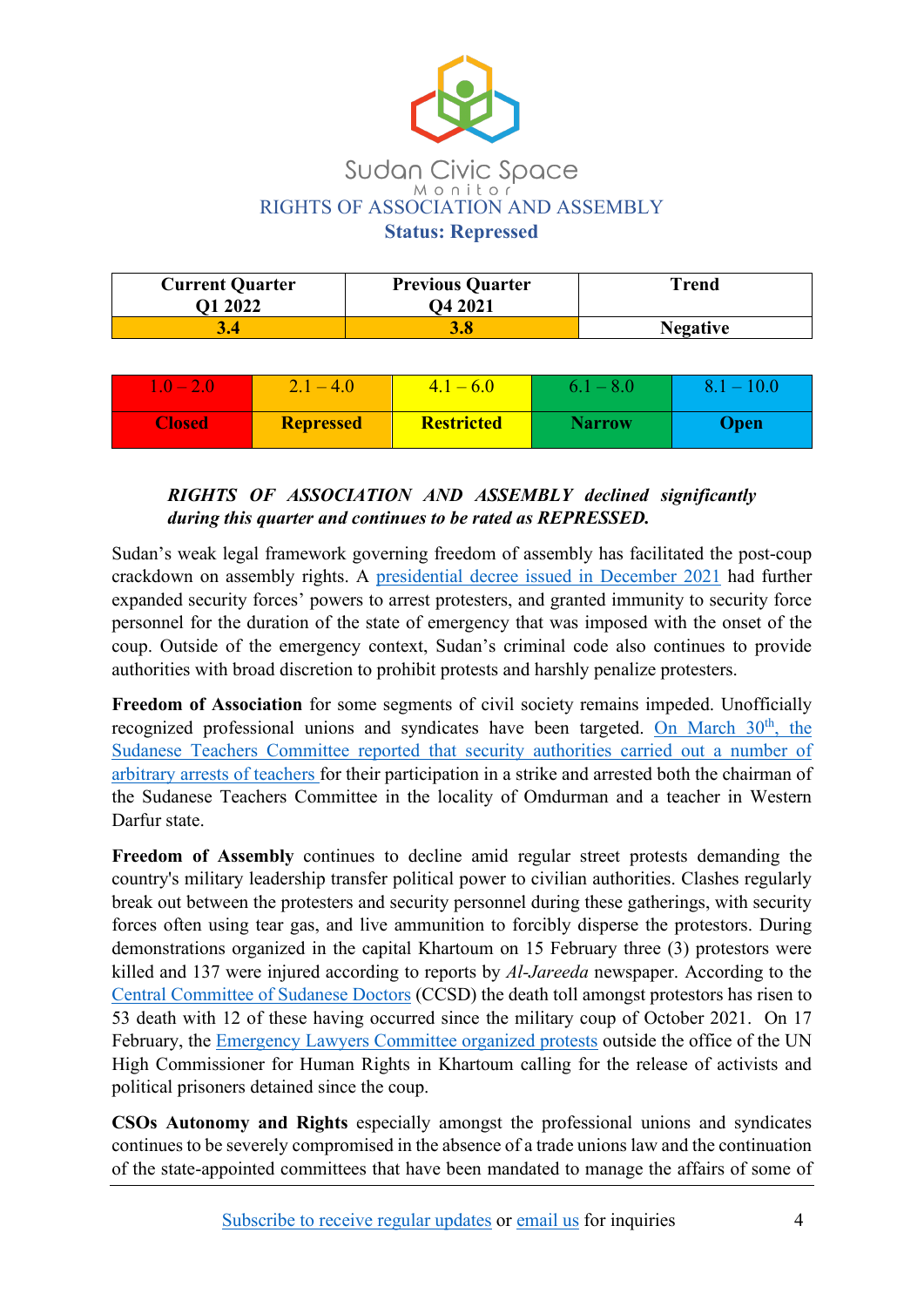

these unions during this interim period. Meanwhile, some professionals have pressed ahead without the consent of the state and began to setup their independent unions/syndicates. On 15 February, [representatives from the Founding Committee of Journalists Syndicate/Union,](https://www.alrakoba.net/31684568/%d8%a7%d9%84%d8%b5%d8%ad%d9%81%d9%8a%d9%88%d9%86-%d8%a7%d9%84%d8%b3%d9%88%d8%af%d8%a7%d9%86%d9%8a%d9%88%d9%86-%d8%ae%d8%b7%d9%88%d8%a9-%d9%86%d8%ad%d9%88-%d8%aa%d8%a3%d8%b3%d9%8a%d8%b3-%d9%86%d9%82/)  [together with the Committee for the Restoration of the Sudanese Journalists Syndicate](https://www.alrakoba.net/31684568/%d8%a7%d9%84%d8%b5%d8%ad%d9%81%d9%8a%d9%88%d9%86-%d8%a7%d9%84%d8%b3%d9%88%d8%af%d8%a7%d9%86%d9%8a%d9%88%d9%86-%d8%ae%d8%b7%d9%88%d8%a9-%d9%86%d8%ad%d9%88-%d8%aa%d8%a3%d8%b3%d9%8a%d8%b3-%d9%86%d9%82/) and the [Preliminary Committee of the Sudanese Journalists' Union signed on a draft statute for their](https://www.alrakoba.net/31684568/%d8%a7%d9%84%d8%b5%d8%ad%d9%81%d9%8a%d9%88%d9%86-%d8%a7%d9%84%d8%b3%d9%88%d8%af%d8%a7%d9%86%d9%8a%d9%88%d9%86-%d8%ae%d8%b7%d9%88%d8%a9-%d9%86%d8%ad%d9%88-%d8%aa%d8%a3%d8%b3%d9%8a%d8%b3-%d9%86%d9%82/)  forthcoming union and a [draft press code of honor.](https://www.alrakoba.net/31684568/%d8%a7%d9%84%d8%b5%d8%ad%d9%81%d9%8a%d9%88%d9%86-%d8%a7%d9%84%d8%b3%d9%88%d8%af%d8%a7%d9%86%d9%8a%d9%88%d9%86-%d8%ae%d8%b7%d9%88%d8%a9-%d9%86%d8%ad%d9%88-%d8%aa%d8%a3%d8%b3%d9%8a%d8%b3-%d9%86%d9%82/)

Civil society groups such as the Resistance committee have been targeted because of their activism and organization of protests in resistance to the military coup of October 2021[. Waves](https://alsudantoday.com/sudan-news/breaking-news/60142)  [of arrests against trade union leaders and prominent](https://alsudantoday.com/sudan-news/breaking-news/60142) members of the resistance committees, [some of whom were transferred to Soba prison east of the Sudanese capital](https://alsudantoday.com/sudan-news/breaking-news/60142) took place at the [end of March 2022.](https://alsudantoday.com/sudan-news/breaking-news/60142)

# NON-DISCRIMINATION / INCLUSION **Status: Repressed**

| <b>Current Quarter</b><br>O3 2022 | <b>Previous Quarter</b><br>O4 2021 | Trend           |
|-----------------------------------|------------------------------------|-----------------|
| 3.6                               |                                    | <b>Negative</b> |

| $1.0 - 2.0$   | $2.1 - 4.0$      | $4.1 - 6.0$       | $6.1 - 8.0$   | $8.1 - 10.0$ |
|---------------|------------------|-------------------|---------------|--------------|
| <b>Closed</b> | <b>Repressed</b> | <b>Restricted</b> | <b>Narrow</b> | <b>Open</b>  |

## *NON-DISCRIMINATION AND INCLUSION remained unchanged during this quarter and continues to be rated as REPRESSED.*

Specific **marginalized groups** who are struggling to get their fair share of civic space and inclusion have largely been the IDPs (mostly in Darfur but also in the suburbs of the capital Khartoum) and Persons with Disabilities. IDPs across camps in Darfur lack social protection and [continue to face acute shortages of food.](https://www.dabangasudan.org/en/all-news/article/darfur-displaced-suffer-from-severe-food-crisis#:%7E:text=In%20an%20interview%20with%20Radio,an%20acute%20shortage%20of%20food.) Christian minorities [in al-Hajj Abdullah area of](https://www.dabangasudan.org/ar/all-news/article/%D8%A7%D8%AA%D9%87%D8%A7%D9%85%D8%A7%D8%AA-%D9%84%D9%85%D8%AA%D8%B4%D8%AF%D8%AF%D9%8A%D9%86-%D8%A8%D8%A7%D9%84%D8%A7%D8%B9%D8%AA%D8%AF%D8%A7%D8%A1-%D8%B9%D9%84%D9%89-%D9%83%D9%86%D9%8A%D8%B3%D8%A9-%D8%A8%D8%A7%D9%84%D8%AD%D8%A7%D8%AC-%D8%B9%D8%A8%D8%AF%D8%A7%D9%84%D9%84%D9%87)  [Gezira state were attacked by unknown extremists at their church in March 2021.](https://www.dabangasudan.org/ar/all-news/article/%D8%A7%D8%AA%D9%87%D8%A7%D9%85%D8%A7%D8%AA-%D9%84%D9%85%D8%AA%D8%B4%D8%AF%D8%AF%D9%8A%D9%86-%D8%A8%D8%A7%D9%84%D8%A7%D8%B9%D8%AA%D8%AF%D8%A7%D8%A1-%D8%B9%D9%84%D9%89-%D9%83%D9%86%D9%8A%D8%B3%D8%A9-%D8%A8%D8%A7%D9%84%D8%AD%D8%A7%D8%AC-%D8%B9%D8%A8%D8%AF%D8%A7%D9%84%D9%84%D9%87) The priest Estafanos Adil Kajo who was also attacked along with three other women, accused the police of colluding with the assailants, who filed the case as a brawl and placed him under custody for allegedly disturbing the residents of the neighborhood and claiming ownership of the church grounds.

Women rights continue to come under duress. In a step intended to intimidate and silence the voices of women activists and groups, [security authorities, in January 23, raided the home of](https://www.altaghyeer.info/en/2022/01/24/un-condemns-arrest-of-no-to-womens-oppression-leader/)  Amira Othman, head of the *Mubadarat La likahr Alnisaa* [\(No to the Oppression of Women](https://www.altaghyeer.info/en/2022/01/24/un-condemns-arrest-of-no-to-womens-oppression-leader/) [Initiaive\)](https://www.altaghyeer.info/en/2022/01/24/un-condemns-arrest-of-no-to-womens-oppression-leader/) and took her to an unknown destination. Women activists are also targeted during protests and in March 14th, 2022, following a crackdown on protests in Khartoum, near the